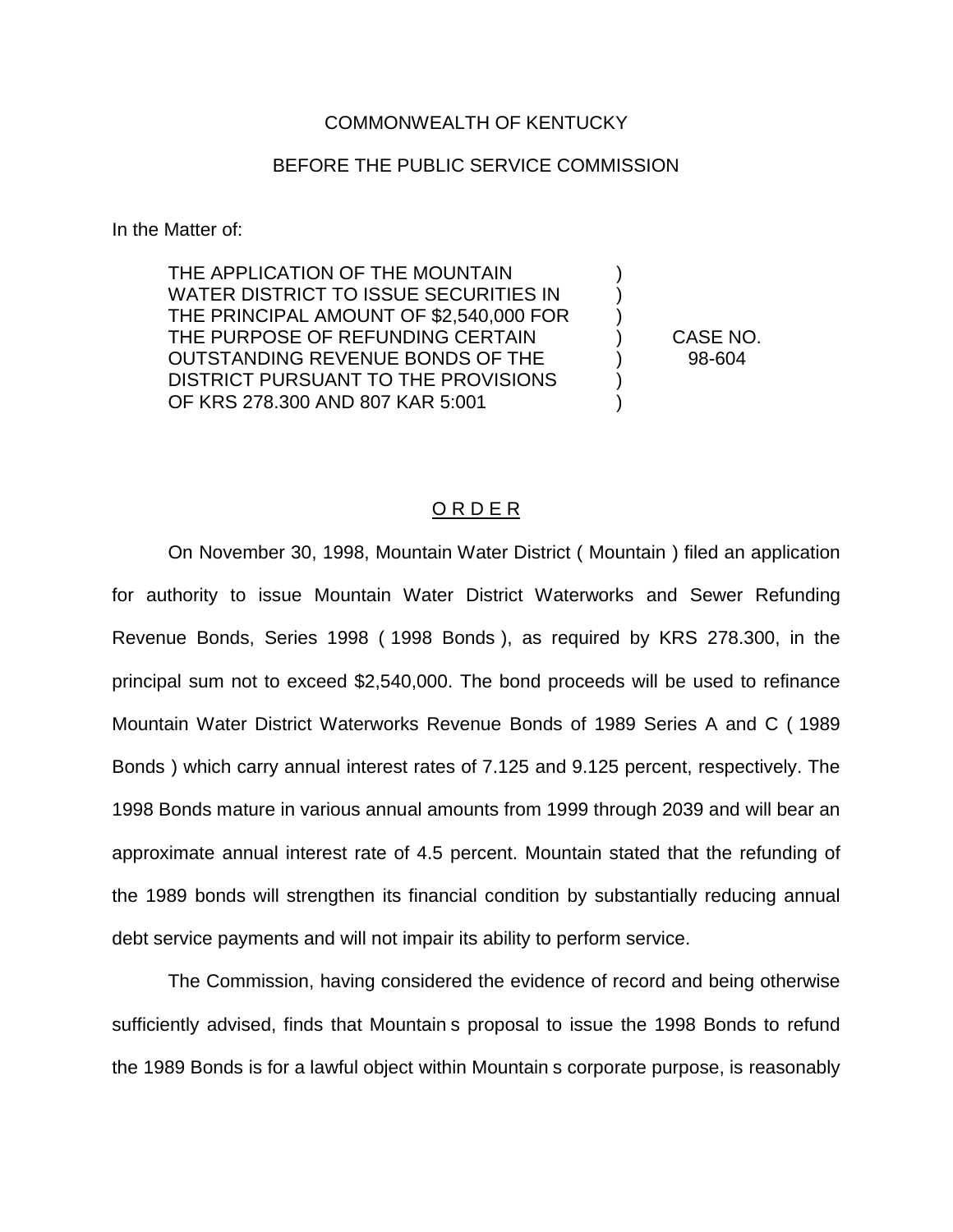necessary, appropriate for and consistent with the proper performance of its service to the public, will not impair its ability to perform that service, and should therefore be approved.

IT IS THEREFORE ORDERED that:

1. Mountain is authorized to issue bonds for an amount not to exceed \$2,540,000, at an approximate annual interest rate of 4.5 percent.

2. Mountain shall issue its proposed 1998 Bonds only on such terms that will result in a positive net present value savings and which are consistent with its application.

3. Mountain shall, within 30 days after issuance of the securities, advise the Commission in writing of the date or dates of issuance of the securities, the price paid, the interest rate, the purchasers, and all fees and expenses, including underwriting discounts or commissions, or other compensation involved in the issuance and distribution.

4. The proceeds from the transactions authorized herein shall be used only for the lawful purposes specified in Mountain s application.

Nothing contained herein shall be construed as a finding of value for any purpose or as a warranty on the part of the Commonwealth of Kentucky or any agency thereof as to the securities authorized herein.

-2-